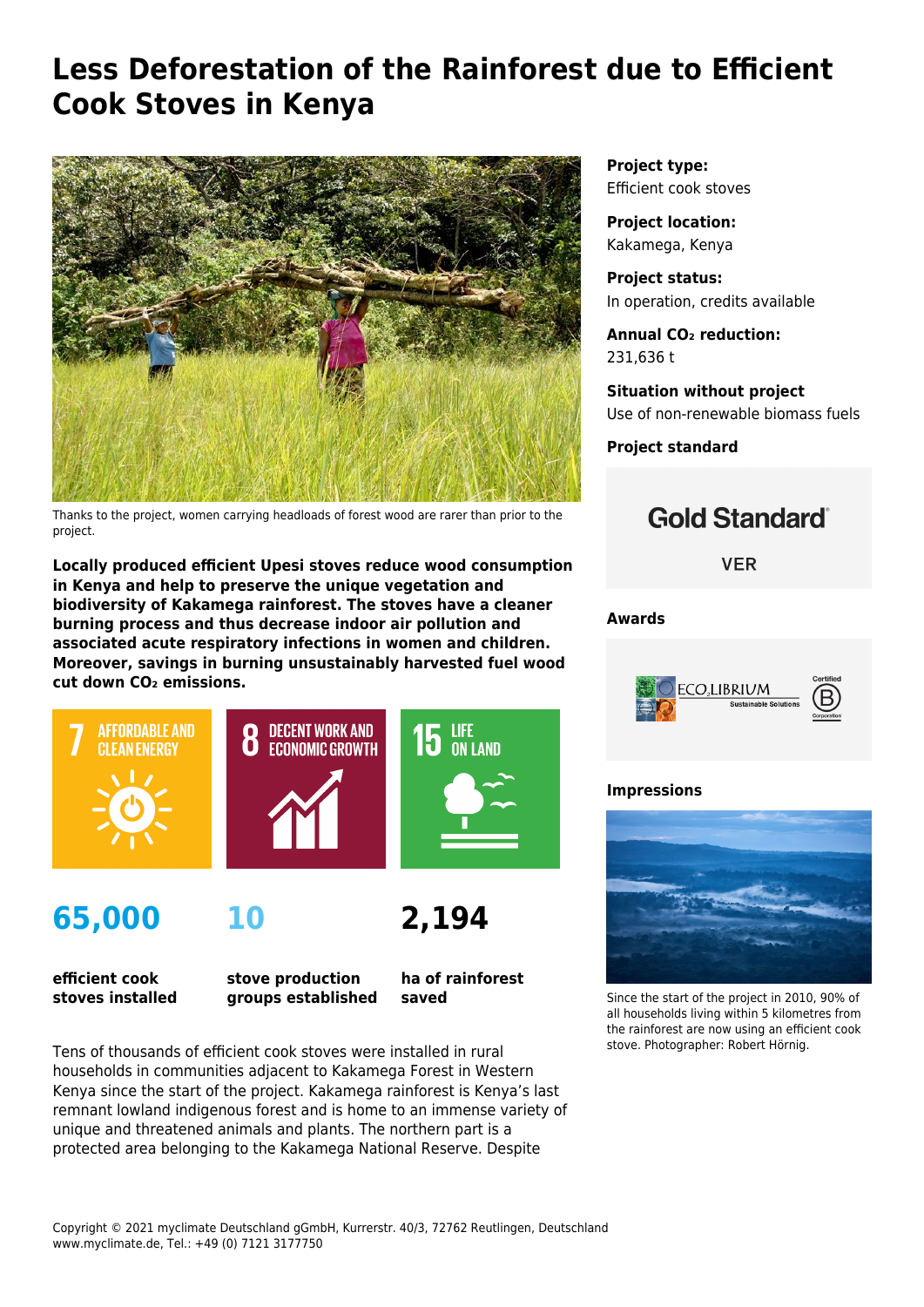having a protected status, Kakamega forest is severely damaged and degraded due to the pressure on its resources. The surrounding area is one of the densest populated rural regions of the world (> 500 inhabitant/km2) and 90 percent of the people depend on forest resources for fuel wood and livelihood. The Kakamega Forest has lost almost 50 percent of its area since it was formally gazetted in 1933.

**I am happy. Before I had the cook stove, I had to go to the forest every day, which is a 15-20km walk with all the heavy wood on my head. Now I only have to go to the forest twice a week.**

**Susan Muyanzi, 33 years, 2 children, Lusero, Kakamega, Kenya**

Households in the project area used to cook on a traditional three-stone fireplace and women and also girls spent an average of 15 hours per week collecting fuel wood from Kakamega forest for home use. Poverty rate around Kakamega Forest is above 60 percent and unemployment above 25 percent. This called for a simple, affordable and locally produced efficient stove technology to reduce wood consumption and preserve unique vegetation and biodiversity of Kakamega Forest. The project therefore identified the efficient Upesi cook stove as an appropriate technology for this region. Nowadays, 90 per cent of all households in 3-5 kilometres distance to the rainforest have an efficient cook stove – a great success!

The Upesi stove is a natural ceramic stove and is 35-50 percent more efficient than the three-stone stove. It is manufactured and marketed at a subsidized price by local potter groups. The efficient stove is not a portable stove, but is being fix installed in households. This is more convenient for cooking since traditional dishes such as Ugali (made from maize flour) need to be stirred during preparation process.

#### **As an old woman, I am happy that my daughters and their daughters will not have to endure the smoky hot 3-stone fires that I have lived with all my life.**

#### **Mama Fridah, Kakamega, Kenya**

The project creates local jobs, women and girls are not any longer exposed to the smoky open fires and have to spend less time on collecting firewood. A lot of women use this time for an income such as beekeeping or chamomile products. Such small business opportunities which generate a regular income are essential for the people in rural Kenya to get independent – which is very important to be able to develop long-term perspectives.

The project is developed and implemented by the US-Kenyan organisation Eco2librium. 2018, Eco2librium was being honored again as [Best for the](https://bthechange.com/best-for-the-world-2018-all-honorees-f30a880f8ac0) [World](https://bthechange.com/best-for-the-world-2018-all-honorees-f30a880f8ac0) among Global B Corporations and also being called [Changemakers](https://www.forbes.com/sites/jaycoengilbert/2018/09/05/203-actual-changemakers-first-movers-taking-the-lead/#4346fe4704d8) – those companies in the world taking the lead.

More foto albums on myclimate-Facebook ([first](https://www.facebook.com/pg/myclimate/photos/?tab=album&album_id=10150741871970374) and [second](https://www.facebook.com/pg/myclimate/photos/?tab=album&album_id=10152742927185374) one)!



Susan Muyanzi is happy with the cook stove because she makes only 1-2 trips to the forest per week. That means more time for her kids – and less deforestation!



Blue Monkey: One of seven species of primates found in Kakamega forest that is threatened with extinction as the forest becomes smaller.



Levy Barnoya is a certified installer and member of the Watokambali Installer Group. Thanks to the project, he's got a regular income. He can send his daughters to school, build a permanent house and invest in health care. Photographer: Robert Hörnig